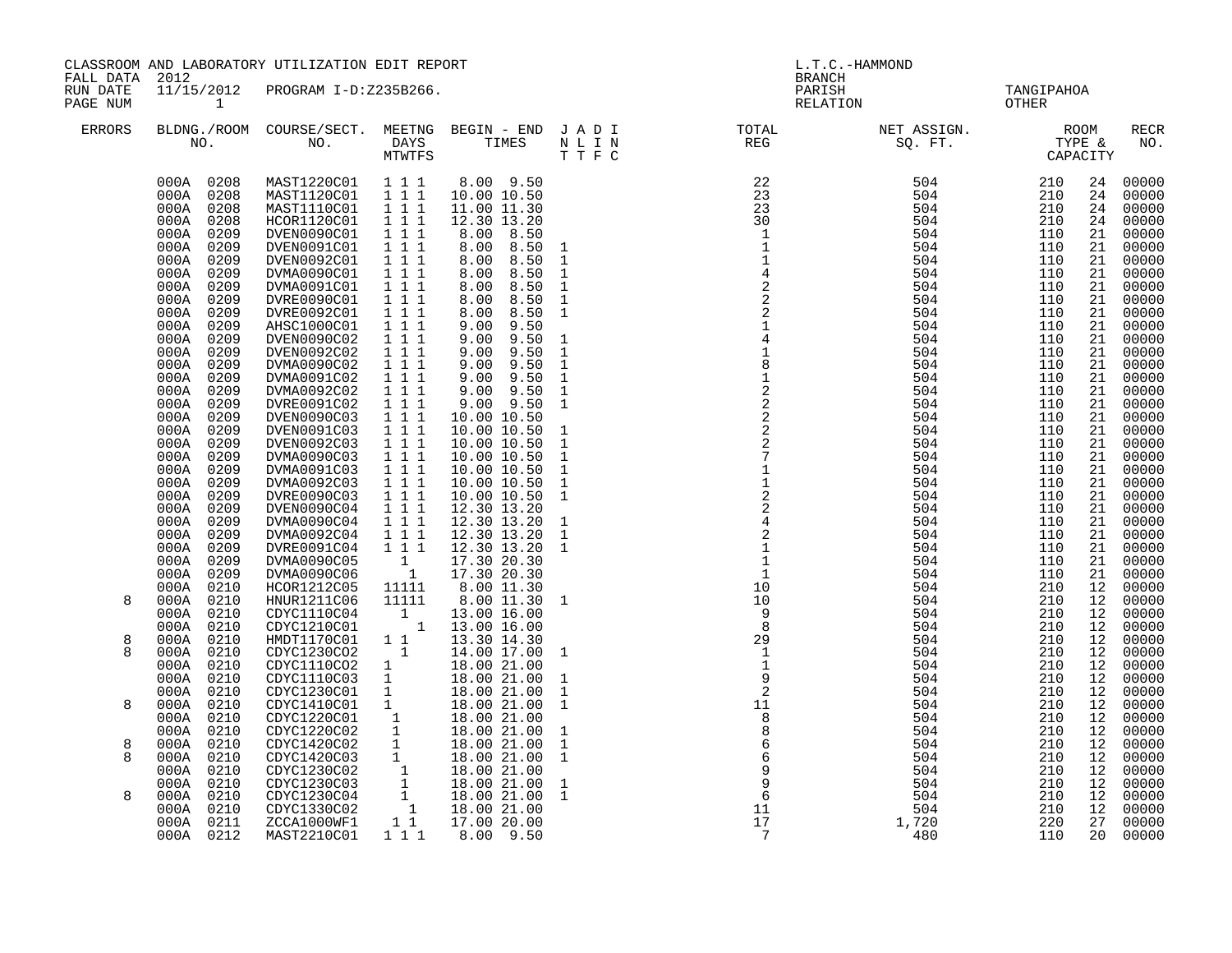| FALL DATA 2012       | CLASSROOM AND LABORATORY UTILIZATION EDIT REPORT                                                                                                                                                                                                                                                                                                                                                                                                                                                                                                     |                                                                                                                                                                                                                                                                                                                                                                                                                                                                                                                                                                                                                                                                                                                                   |                                                                                                                                                                                                                                                                                                                                                                                                                                                                                                                                       |                                                                                                                                                                                                                                                                                                                                                                                                                                                                                                                                                                                                                                                  | L.T.C.-HAMMOND<br><b>BRANCH</b> |                                                                                                                                                                                                                                                                                                                                                                                                                                                                                                                                                                                                                                                                        |                     |                                                                                                                                                                                                                                                           |                                                                                                                                                                                                                                                                                                                                                                                                       |
|----------------------|------------------------------------------------------------------------------------------------------------------------------------------------------------------------------------------------------------------------------------------------------------------------------------------------------------------------------------------------------------------------------------------------------------------------------------------------------------------------------------------------------------------------------------------------------|-----------------------------------------------------------------------------------------------------------------------------------------------------------------------------------------------------------------------------------------------------------------------------------------------------------------------------------------------------------------------------------------------------------------------------------------------------------------------------------------------------------------------------------------------------------------------------------------------------------------------------------------------------------------------------------------------------------------------------------|---------------------------------------------------------------------------------------------------------------------------------------------------------------------------------------------------------------------------------------------------------------------------------------------------------------------------------------------------------------------------------------------------------------------------------------------------------------------------------------------------------------------------------------|--------------------------------------------------------------------------------------------------------------------------------------------------------------------------------------------------------------------------------------------------------------------------------------------------------------------------------------------------------------------------------------------------------------------------------------------------------------------------------------------------------------------------------------------------------------------------------------------------------------------------------------------------|---------------------------------|------------------------------------------------------------------------------------------------------------------------------------------------------------------------------------------------------------------------------------------------------------------------------------------------------------------------------------------------------------------------------------------------------------------------------------------------------------------------------------------------------------------------------------------------------------------------------------------------------------------------------------------------------------------------|---------------------|-----------------------------------------------------------------------------------------------------------------------------------------------------------------------------------------------------------------------------------------------------------|-------------------------------------------------------------------------------------------------------------------------------------------------------------------------------------------------------------------------------------------------------------------------------------------------------------------------------------------------------------------------------------------------------|
| RUN DATE<br>PAGE NUM | $\overline{a}$                                                                                                                                                                                                                                                                                                                                                                                                                                                                                                                                       | 11/15/2012 PROGRAM I-D:Z235B266.                                                                                                                                                                                                                                                                                                                                                                                                                                                                                                                                                                                                                                                                                                  |                                                                                                                                                                                                                                                                                                                                                                                                                                                                                                                                       |                                                                                                                                                                                                                                                                                                                                                                                                                                                                                                                                                                                                                                                  |                                 | PARISH<br>RELATION                                                                                                                                                                                                                                                                                                                                                                                                                                                                                                                                                                                                                                                     | TANGIPAHOA<br>OTHER |                                                                                                                                                                                                                                                           |                                                                                                                                                                                                                                                                                                                                                                                                       |
| ERRORS               |                                                                                                                                                                                                                                                                                                                                                                                                                                                                                                                                                      |                                                                                                                                                                                                                                                                                                                                                                                                                                                                                                                                                                                                                                                                                                                                   |                                                                                                                                                                                                                                                                                                                                                                                                                                                                                                                                       |                                                                                                                                                                                                                                                                                                                                                                                                                                                                                                                                                                                                                                                  |                                 | $\begin{tabular}{lllllllllllllllllllll} \textsc{BLONG.} \textsc{ROOM} & \textsc{CUIRSE/SECT.} & \textsc{METNG} & \textsc{BEGIN} & - & \textsc{END} & \textsc{J} & \textsc{A} & \textsc{D} & \textsc{I} & & & \textsc{TOTAL} & & \textsc{NET} & \textsc{ASIGN.} & & \textsc{ROOM} \\ \textsc{NO.} & \textsc{NO.} & \textsc{DAYS} & \textsc{TIMES} & \textsc{N} & \textsc{L} & \textsc{I} & \textsc{N} & & \textsc{EEG} & & \textsc{SQ. FT.}$                                                                                                                                                                                                                            |                     |                                                                                                                                                                                                                                                           | RECR<br>NO.                                                                                                                                                                                                                                                                                                                                                                                           |
|                      | 000A 0212<br>000A 0212<br>000A 0212<br>000A 0401<br>000A 0401<br>000A 0401<br>000A 0401<br>000A 0401<br>000A 0401<br>000A 0401<br>000A 0401<br>0401<br>000A<br>000A 0402<br>000A 0402<br>000A 0402<br>000A 0402<br>000A 0402<br>000A 0402<br>000A 0402<br>000A 0402<br>000A 0402<br>000A 0402<br>000A 0402<br>000A 0403<br>000A 0403<br>000A 0403<br>000A 0403<br>000A 0403<br>000A 0403<br>000A 0403<br>000A 0403<br>000A 0403<br>000A 0404<br>000A 0404<br>000A 0404<br>000A 0404<br>000A 0404<br>000A 0404<br>000A 0404<br>000A 0404<br>000A 0404 | 000A 0212 MAST2130C01 11<br>000A 0212 MAST2140C01 111<br>MAST1210C01 1 1<br>MAST1230C01<br>HCOR1160C01<br>CPTR1002C01 111<br>KYBD1010C05<br>KYBD1111C05<br>KYBD1210C01<br>CPTR1002C02 1 1 1<br>KYBD1010C06<br>BOTH1300C01<br>CPTR1000C01 11<br>BOTH1120C01 111<br>KYBD1010C01   1   1<br>MATR1350C01   1   1<br>KYBD1111C01<br>KYBD1010C02<br>MAST1130C01<br>KYBD1111C02<br>OSYS2530C01<br>KYBD1010C04 111<br>BOTH1210C01<br>CPTR1000C02<br>BOTH2110C01<br>ENGL1030C01 11<br>ACCT1200C01 111<br>BOTH1240C01<br>BUSE1030C01<br>BOTH1230C01<br>JOBS2450C01<br>OSYS1100C01<br>OSYS1100C02<br>BUSE1045C01<br>ORNT1000C04<br>ORNT1000C05<br>BUSM1050C01 111<br>CPTR1320C01<br>ISYS1440C01<br>ACCT1100C01<br>CSRV1000C01<br>CSRV1000C02 | 1 1 1<br>1<br>$\begin{array}{rr} & 1 & 1 \\ & 1 & 1 \end{array}$<br>11<br>$\begin{smallmatrix}1&1\\1&1\end{smallmatrix}$<br>$1 1 1$<br>$1 1 1$<br>$1\quad1$<br>$1\ 1\ 1$<br>11<br>111<br>$\begin{smallmatrix}1&1\\1&1&1\end{smallmatrix}$<br>$\begin{smallmatrix}1&1\\1&1&1\end{smallmatrix}$<br>$1\quad1$<br>$1 \quad 1 \quad 1$<br>$\frac{1}{1}$ $\frac{1}{1}$ $\frac{1}{1}$<br>11<br>$1 1 1$<br>$\begin{bmatrix} 1 \\ 1 \end{bmatrix}$<br>$1\quad1$<br>11<br>$1 1 1$<br>$\begin{smallmatrix} 1 & 1 & 1 \\ 1 & 1 \end{smallmatrix}$ | 8.00 11.00<br>10.00 11.30<br>11.30 13.30<br>12.00 12.50<br>13.00 14.00<br>8.00 8.50<br>8.00 9.15<br>8.00 10.40<br>8.00 10.40<br>9.00 9.50<br>$9.25$ $10.40$<br>10.00 10.50<br>10.50 12.05<br>11.00 11.50<br>8.00 8.50<br>8.00 9.15<br>8.00 9.50<br>$9.00$ $9.50$<br>$9.25\ 10.40$<br>10.00 11.50<br>10.50 12.05<br>11.00 11.50<br>12.20 13.10<br>12.35 13.50<br>13.20 14.10<br>8.00 9.15<br>8.00 9.50<br>$9.25$ $10.40$<br>10.00 10.50<br>10.50 12.05<br>11.00 11.50<br>12.20 13.10<br>12.35 13.50<br>13.20 14.10<br>8.00 9.15<br>8.00 9.15<br>8.00 9.50<br>9.25 12.05<br>9.25 12.05<br>10.00 11.50<br>12.20 13.10<br>12.35 13.50<br>13.20 14.10 | $\mathbf{1}$                    | $\begin{array}{cccccccc} \text{T} & \text{T} & \text{F} & \text{C} & \text{C} & \text{C} & \text{C} \\ \text{T} & \text{T} & \text{C} & \text{C} & \text{C} & \text{C} \\ \text{10} & 10 & 480 & 110 & 110 & 110 \\ 12 & 480 & 1110 & 110 & 110 \\ 13 & 480 & 1110 & 110 & 110 \\ 14 & 479 & 110 & 110 & 110 \\ 15 & 1479 & 110 & 110 & 110 \\ 16 & 147$<br>$\begin{array}{cccc} 63\text{L} & 63\text{C} & 63\text{C} \\ 630 & 630 & 630 \\ 630 & 630 & 2\text{L} \\ 10 & 600 & 210 & 210 \\ 12 & 600 & 210 & 210 \\ 2 & 600 & 210 & 600 \\ 12 & 600 & 600 & 600 \\ 12 & 600 & 600 & 600 \\ 15 & 600 & 600 & 600 \\ 14 & 600 & 600 & 600 \\ 15 & 600 & 600 & 600 \\ 1$ |                     | 20<br>20<br>20<br>20<br>20<br>28<br>28<br>28<br>28<br>28<br>28<br>28<br>28<br>28<br>24<br>24<br>24<br>24<br>24<br>24<br>24<br>24<br>26<br>$\overline{26}$<br>26<br>26<br>26<br>26<br>26<br>26<br>26<br>24<br>24<br>24<br>24<br>24<br>24<br>24<br>24<br>24 | 00000<br>00000<br>00000<br>00000<br>00000<br>00000<br>00000<br>00000<br>00000<br>00000<br>00000<br>00000<br>00000<br>00000<br>00000<br>24 00000<br>00000<br>24 00000<br>00000<br>24 00000<br>00000<br>00000<br>00000<br>00000<br>$00000$<br>$00000$<br>$00000$<br>00000<br>00000<br>00000<br>00000<br>00000<br>00000<br>00000<br>00000<br>00000<br>00000<br>00000<br>00000<br>00000<br>00000<br>00000 |
| 4                    | 000A 0404<br>000A 0404<br>000A<br>0414<br>000A<br>0414<br>000A<br>0414<br>000A 0414<br>000A 0414<br>000A 0414                                                                                                                                                                                                                                                                                                                                                                                                                                        | 0RNT1000C01 1<br>0RNT1000C02 1<br>0RNT1000C02 1<br>HNUR2523C01 1111<br>HNUR2523C01<br>HNUR2123C01<br>HNUR2611C01<br>HNUR2713C01<br>HEMS1110C01<br>HPHM1513C01                                                                                                                                                                                                                                                                                                                                                                                                                                                                                                                                                                     | $1\quad1$                                                                                                                                                                                                                                                                                                                                                                                                                                                                                                                             | 13.20 14.10<br>13.20 14.10<br>7.00 15.00<br>$\begin{array}{cccc} 1 & 1 & 8.00 & 11.10 & 1 \ 1 & 8.00 & 11.10 & 1 \ 1 & 11.40 & 14.50 \ 1 & 11 & 17.00 & 18.30 \end{array}$<br>18.00 19.30 1                                                                                                                                                                                                                                                                                                                                                                                                                                                      |                                 |                                                                                                                                                                                                                                                                                                                                                                                                                                                                                                                                                                                                                                                                        |                     | 24<br>24<br>50<br>50<br>50<br>50<br>50                                                                                                                                                                                                                    | 00000<br>00000<br>00000<br>00000<br>$00000$<br>00000<br>00000<br>00000<br>50 00000                                                                                                                                                                                                                                                                                                                    |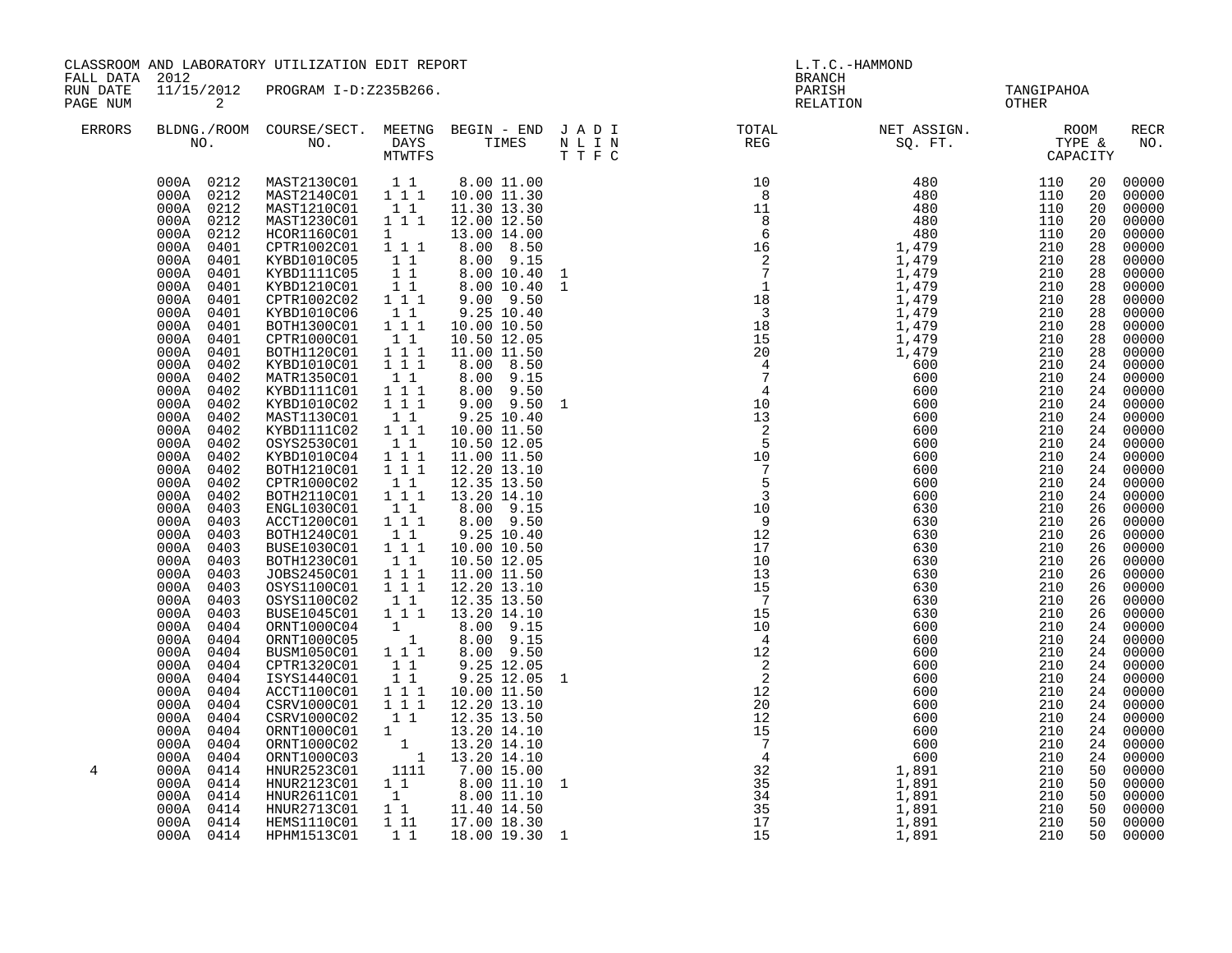| FALL DATA 2012                                                                                                 | CLASSROOM AND LABORATORY UTILIZATION EDIT REPORT                                                                                                                                                                                                                                                                                                                                                                                                                                                                                                                                                                                                                   |                                                                                                                                                                                                                                                                                                                                                                                                                                                                                                                                                                                                                                                                                                                                                                                                                                                                                           |                                                                                                                                                                                                                                                                                                                                         |                                                                                                                                                                                                                                                                                                                                                                                                                                                                                                                                                                             |                   | L.T.C.-HAMMOND<br><b>BRANCH</b>                                                                                                                                                                                                                                                                                                                                                                                                          |                                     |     |                                                                                                                                                                                                                                                                                                         |                                                                                                                                                                                                                                                                                                                                                                                                                                                       |
|----------------------------------------------------------------------------------------------------------------|--------------------------------------------------------------------------------------------------------------------------------------------------------------------------------------------------------------------------------------------------------------------------------------------------------------------------------------------------------------------------------------------------------------------------------------------------------------------------------------------------------------------------------------------------------------------------------------------------------------------------------------------------------------------|-------------------------------------------------------------------------------------------------------------------------------------------------------------------------------------------------------------------------------------------------------------------------------------------------------------------------------------------------------------------------------------------------------------------------------------------------------------------------------------------------------------------------------------------------------------------------------------------------------------------------------------------------------------------------------------------------------------------------------------------------------------------------------------------------------------------------------------------------------------------------------------------|-----------------------------------------------------------------------------------------------------------------------------------------------------------------------------------------------------------------------------------------------------------------------------------------------------------------------------------------|-----------------------------------------------------------------------------------------------------------------------------------------------------------------------------------------------------------------------------------------------------------------------------------------------------------------------------------------------------------------------------------------------------------------------------------------------------------------------------------------------------------------------------------------------------------------------------|-------------------|------------------------------------------------------------------------------------------------------------------------------------------------------------------------------------------------------------------------------------------------------------------------------------------------------------------------------------------------------------------------------------------------------------------------------------------|-------------------------------------|-----|---------------------------------------------------------------------------------------------------------------------------------------------------------------------------------------------------------------------------------------------------------------------------------------------------------|-------------------------------------------------------------------------------------------------------------------------------------------------------------------------------------------------------------------------------------------------------------------------------------------------------------------------------------------------------------------------------------------------------------------------------------------------------|
| RUN DATE<br>PAGE NUM                                                                                           | $\overline{3}$                                                                                                                                                                                                                                                                                                                                                                                                                                                                                                                                                                                                                                                     | 11/15/2012 PROGRAM I-D:Z235B266.                                                                                                                                                                                                                                                                                                                                                                                                                                                                                                                                                                                                                                                                                                                                                                                                                                                          |                                                                                                                                                                                                                                                                                                                                         |                                                                                                                                                                                                                                                                                                                                                                                                                                                                                                                                                                             |                   |                                                                                                                                                                                                                                                                                                                                                                                                                                          | PARISH TANGIPAHOA<br>RELATION OTHER |     |                                                                                                                                                                                                                                                                                                         |                                                                                                                                                                                                                                                                                                                                                                                                                                                       |
| <b>ERRORS</b>                                                                                                  |                                                                                                                                                                                                                                                                                                                                                                                                                                                                                                                                                                                                                                                                    |                                                                                                                                                                                                                                                                                                                                                                                                                                                                                                                                                                                                                                                                                                                                                                                                                                                                                           |                                                                                                                                                                                                                                                                                                                                         |                                                                                                                                                                                                                                                                                                                                                                                                                                                                                                                                                                             |                   | $\begin{tabular}{lllllllllllllllllllll} \textsc{BLONG.} & \textsc{ROUN.} & \textsc{ROUN.} & \textsc{NEST.} & \textsc{NEST.} & \textsc{NEST.} & \textsc{NEST.} & \textsc{NEST.} & \textsc{NEST.} & \textsc{NEST.} & \textsc{NEST.} & \textsc{NEST.} & \textsc{NEST.} & \textsc{NEST.} & \textsc{NEST.} & \textsc{NEST.} & \textsc{NEST.} & \textsc{NEST.} & \textsc{NEST.} & \textsc{NEST.} & \textsc{NEST.} & \textsc{NEST.} & \textsc{$ |                                     |     |                                                                                                                                                                                                                                                                                                         | <b>RECR</b><br>NO.                                                                                                                                                                                                                                                                                                                                                                                                                                    |
| 8<br>8<br>8<br>8<br>8<br>4<br>$\overline{4}$<br>4<br>4<br>4<br>4<br>$\overline{4}$<br>$\overline{4}$<br>4<br>4 | 000A 0414<br>000A 0414<br>000A 0414<br>000A 0414<br>000A 0414<br>000A 0414<br>000A 0427<br>000A 0427<br>000A 0427<br>000A 0427<br>000A 0427<br>000A 0427<br>000A 0427<br>000A 0427<br>000A 0427<br>000A 0434<br>000A 0434<br>000A 0434<br>000A 0434<br>000A 0434<br>000A 0434<br>000A 0434<br>000A 0434<br>000A 0434<br>000A 0434<br>000A 0434<br>000A 0434<br>000A 0434<br>000A 0434<br>000A 0500<br>000A 0500<br>000A 0500<br>000A 0500<br>000A 0500<br>000A 0500<br>000A 0500<br>0500<br>000A<br>0500<br>000A<br>0500<br>000A<br>000A 0500<br>000A 0500<br>000A 0500<br>000A 0500<br>000A 0500<br>000A 0500<br>000A 0500<br>000A 0520<br>000A 0520<br>000A 0520 | HEMS1120C01 1 11<br>HEMS1140C01 1 11<br>HPHM2000C01<br>HEMS1160C01 1 11<br>HEMS1170C01 1 11<br>HEMS1172C01<br>KYBD1000C01<br>ISYS1650C01<br>CPTR1300C01 111<br>INTE1100C01<br>CPTR1002C03<br>INTE1110C01<br>JOBS2450C02<br>CPTR1310C01<br>CPTR1010C01<br>INTE2902C01 11111<br>INTE2902C01 11111 8.00 8.50<br>INTE210C01 1 8.00 14.50<br>INTE2010C01 1 8.00 14.50<br>INTE1900C01 1 8.00 14.50<br>INTE1900C01 1 8.00 14.50<br>INTE2130C01 1 8.30 14.50<br>INTE2130C02 1 8.30 14.50<br>INTE2110C01 1 8.30 14.50<br>INTE2140C01<br>INTE1120C01 1 1<br>INTE2545C01 1<br>BLDG1110C01 1 1<br>BLDG1110C30 1 1<br>BLDG1120C01<br>BLDG1120C30<br>BLDG1220C01<br>BLDG1220C30<br>ELEC1120C01<br>ELEC1120C02<br>BLDG1140C01<br>BLDG1140C30<br>BLDG1221C01<br>BLDG1221C30<br>ELEC1210C02<br>ELEC1210C03 1 1 1<br>BLDG1410C30<br>BLDG1410C01<br>ELEC2460C01<br>WELD1120C01<br>WELD1120C30<br>WELD1110CO2 | $1\quad1$<br>1 11<br>$1 1 1$<br>$1\quad1$<br>$1 1 1$<br>$\begin{bmatrix} 1\\ 1\\ 1 \end{bmatrix}$<br>$1\quad1$<br>1 1<br>$1\quad1$<br>$1\quad 1$<br>11<br>111<br>111<br>$1 1 1$<br>$1 1 1$<br>$1\quad1$<br>$\overline{1}$ 1<br>1 1 1<br>$1 1 1$<br>111<br>$1\quad1$<br>$\overline{\phantom{a}}$<br>$1\quad1$<br>11111<br>11111<br>11111 | 18.35 19.15 1<br>19.20 20.00<br>19.35 21.00 1<br>20.05 20.45 1<br>20.50 21.20<br>21.25 22.00<br>8.00 8.50<br>8.00 11.00<br>9.00 10.50<br>12.00 13.30<br>12.00 13.50<br>13.35 14.50<br>14.00 14.50<br>15.00 17.00<br>16.00 19.00<br>8.00 8.50<br>15.00 17.30<br>15.00 18.00<br>8.00 9.50<br>$8.00$ $9.50$<br>8.00 9.50<br>8.00 9.50<br>8.00 11.30<br>8.00 11.30<br>8.00 11.30<br>$8.00$ 11.30<br>10.00 11.50<br>10.00 11.50<br>12.00 15.30<br>12.00 15.30<br>12.00 15.30<br>12.00 15.30<br>12.00 15.30<br>12.00 15.30<br>12.10 13.30<br>8.00 9.00<br>8.00 9.00<br>8.00 14.50 | 1<br><sup>1</sup> | $\begin{smallmatrix} 80.782\\ \text{R1} & 11 & 0\\ 11 & 11 & 0\\ 11 & 11 & 0\\ 11 & 11 & 0\\ 11 & 11 & 0\\ 11 & 11 & 0\\ 11 & 11 & 0\\ 11 & 11 & 0\\ 11 & 11 & 0\\ 11 & 11 & 0\\ 11 & 11 & 0\\ 11 & 11 & 0\\ 11 & 11 & 0\\ 11 & 11 & 0\\ 11 & 11 & 0\\ 11 & 11 & 0\\ 11 & 11 & 0\\ 11 & 11 & 0\\ 11 & $                                                                                                                                  |                                     |     | 50<br>50<br>50<br>50<br>50<br>50<br>6<br>6<br>$6\overline{6}$<br>6<br>6<br>6<br>6<br>6<br>6<br>48<br>48<br>48<br>48<br>48<br>48<br>48<br>48<br>48<br>48<br>48<br>48<br>48<br>48<br>60<br>60<br>60<br>60<br>60<br>60<br>60<br>60<br>60<br>60<br>60<br>60<br>60<br>60<br>60<br>60<br>60<br>22<br>22<br>22 | 00000<br>00000<br>00000<br>00000<br>00000<br>00000<br>00000<br>00000<br>00000<br>00000<br>00000<br>00000<br>00000<br>00000<br>00000<br>00000<br>00000<br>00000<br>00000<br>00000<br>00000<br>00000<br>00000<br>00000<br>00000<br>00000<br>00000<br>00000<br>00000<br>00000<br>00000<br>00000<br>00000<br>00000<br>00000<br>00000<br>00000<br>00000<br>00000<br>00000<br>00000<br>00000<br>00000<br>00000<br>00000<br>00000<br>00000<br>00000<br>00000 |
| 4<br>4                                                                                                         | 000A 0520<br>000A 0520                                                                                                                                                                                                                                                                                                                                                                                                                                                                                                                                                                                                                                             | WELD1120CO2<br>WELD1410CO2                                                                                                                                                                                                                                                                                                                                                                                                                                                                                                                                                                                                                                                                                                                                                                                                                                                                | 11111<br>11111                                                                                                                                                                                                                                                                                                                          | 8.00 14.50<br>8.00 14.50                                                                                                                                                                                                                                                                                                                                                                                                                                                                                                                                                    |                   |                                                                                                                                                                                                                                                                                                                                                                                                                                          |                                     | 210 | 22<br>22                                                                                                                                                                                                                                                                                                | 00000<br>00000                                                                                                                                                                                                                                                                                                                                                                                                                                        |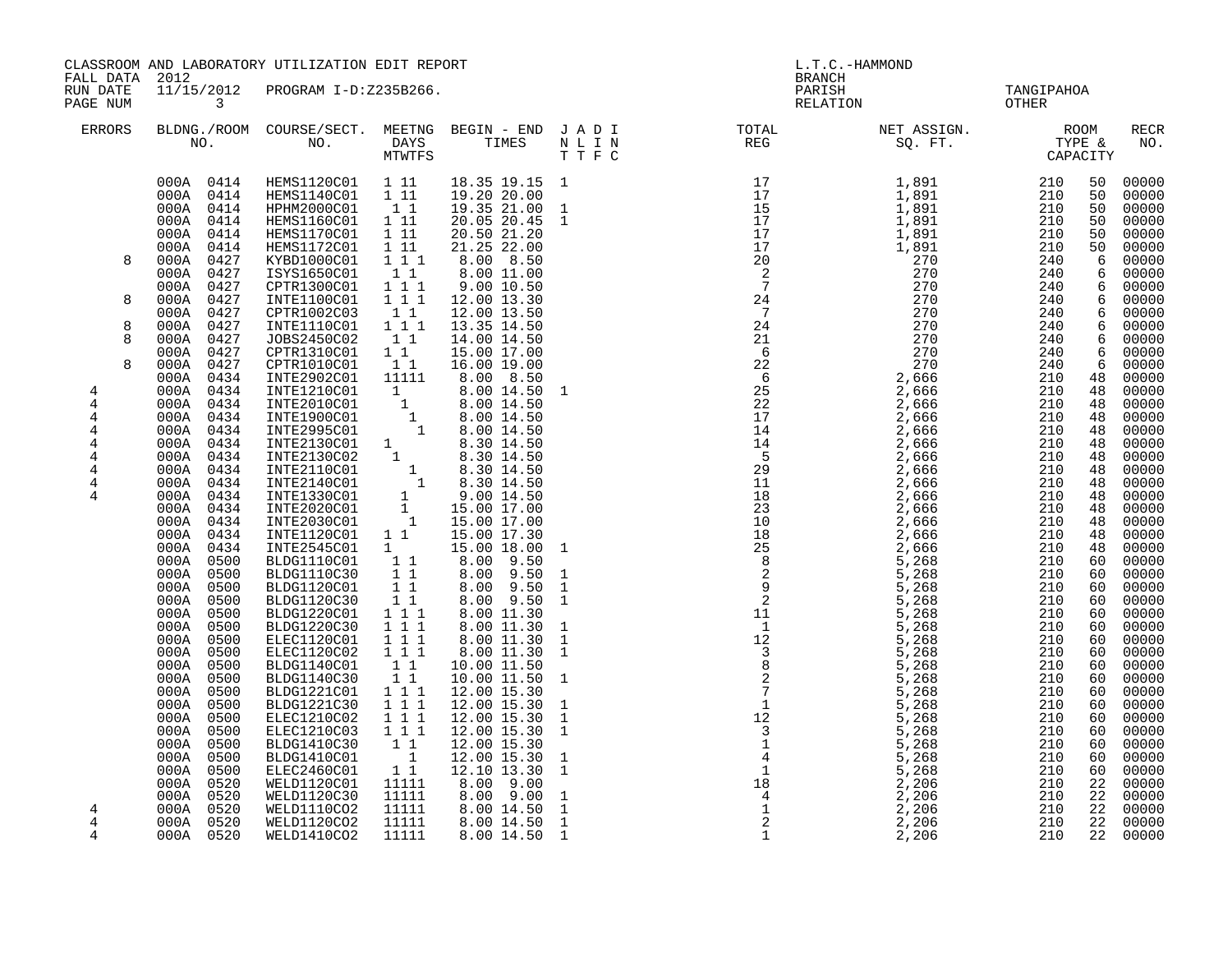|                      | CLASSROOM AND LABORATORY UTILIZATION EDIT REPORT<br>FALL DATA 2012 |                                  |                                                     |                              | L.T.C.-HAMMOND<br><b>BRANCH</b> |  |                                                                                                                                                                                                                                                                                                                                                                                                                                                                                                                                                                       |                     |                |                    |
|----------------------|--------------------------------------------------------------------|----------------------------------|-----------------------------------------------------|------------------------------|---------------------------------|--|-----------------------------------------------------------------------------------------------------------------------------------------------------------------------------------------------------------------------------------------------------------------------------------------------------------------------------------------------------------------------------------------------------------------------------------------------------------------------------------------------------------------------------------------------------------------------|---------------------|----------------|--------------------|
| RUN DATE<br>PAGE NUM | $\overline{4}$                                                     | 11/15/2012 PROGRAM I-D:Z235B266. |                                                     |                              |                                 |  | PARISH<br>RELATION                                                                                                                                                                                                                                                                                                                                                                                                                                                                                                                                                    | TANGIPAHOA<br>OTHER |                |                    |
| <b>ERRORS</b>        |                                                                    |                                  |                                                     |                              |                                 |  | BLDNG./ROOM COURSE/SECT. MEETNG BEGIN – END JADI TOTAL MET ASSIGN. MET ASSIGN. ROOM NO. DAYS TIMES NLIN REG SQ.FT. TYPE &<br>$\begin{tabular}{cccc} \texttt{L} & \texttt{R} & \texttt{C} & \texttt{C} & \texttt{C} & \texttt{C} \\ \texttt{L} & \texttt{R} & \texttt{C} & \texttt{C} & \texttt{C} \\ \texttt{L} & \texttt{R} & \texttt{R} & \texttt{R} & \texttt{R} \\ \texttt{L} & \texttt{R} & \texttt{R} & \texttt{R} & \texttt{R} \\ \texttt{L} & \texttt{R} & \texttt{R} & \texttt{R} & \texttt{R} \\ \texttt{L} & \texttt{R} & \texttt{R} & \texttt{R} & \text$ |                     |                | <b>RECR</b><br>NO. |
| $\overline{4}$       | 000A 0520                                                          | WELD1510CO2                      | 11111                                               | 8.00 14.50 1<br>8.00 14.50 1 |                                 |  |                                                                                                                                                                                                                                                                                                                                                                                                                                                                                                                                                                       |                     | 22             | 00000              |
| $\overline{4}$       | 000A 0520                                                          | WELD2110CO2                      | 11111                                               |                              |                                 |  |                                                                                                                                                                                                                                                                                                                                                                                                                                                                                                                                                                       |                     | 22             | 00000              |
| 8                    | 000A 0520<br>000A 0520                                             | WELD1510C01<br>WELD1511C01       | 11111<br>11111                                      | 9.05 10.45<br>9.05 10.45     | $\mathbf{1}$<br>$\mathbf{1}$    |  |                                                                                                                                                                                                                                                                                                                                                                                                                                                                                                                                                                       |                     | 22<br>22       | 00000<br>00000     |
|                      | 000A 0520                                                          | WELD1512C01                      | 11111                                               | 9.05 10.45                   | $\mathbf{1}$                    |  |                                                                                                                                                                                                                                                                                                                                                                                                                                                                                                                                                                       |                     | 22             | 00000              |
|                      | 0520<br>000A                                                       | WELD2110C01                      | 11111                                               | 11.00 12.25                  |                                 |  |                                                                                                                                                                                                                                                                                                                                                                                                                                                                                                                                                                       |                     | 22             | 00000              |
|                      | 000A<br>0520                                                       | WELD2110C30                      | 11111                                               | 11.00 12.25                  | $\mathbf{1}$                    |  |                                                                                                                                                                                                                                                                                                                                                                                                                                                                                                                                                                       |                     | 22             | 00000              |
|                      | 0520<br>000A                                                       | WELD2111CO2                      | 11111                                               | 11.00 12.25                  |                                 |  |                                                                                                                                                                                                                                                                                                                                                                                                                                                                                                                                                                       |                     | 22             | 00000              |
|                      | 000A<br>0520                                                       | WELD2111C01                      | 11111                                               | 11.00 12.25                  | $\frac{1}{1}$                   |  |                                                                                                                                                                                                                                                                                                                                                                                                                                                                                                                                                                       |                     | 22             | 00000              |
|                      | 0520<br>000A                                                       | WELD2310CO2                      | 11111                                               | 12.30 13.55                  |                                 |  |                                                                                                                                                                                                                                                                                                                                                                                                                                                                                                                                                                       |                     | 22             | 00000              |
|                      | 0520<br>000A                                                       | WELD2310C01                      | 11111                                               | 12.30 13.55                  | $\mathbf{1}$                    |  |                                                                                                                                                                                                                                                                                                                                                                                                                                                                                                                                                                       |                     | 22             | 00000              |
|                      | 0520<br>000A                                                       | WELD2310C30                      | 11111                                               | 12.30 13.55                  | $\mathbf{1}$                    |  |                                                                                                                                                                                                                                                                                                                                                                                                                                                                                                                                                                       |                     | 22             | 00000              |
|                      | 000A<br>0520                                                       | WELD2311CO2                      | 11111                                               | 12.30 13.55                  | $\mathbf{1}$                    |  |                                                                                                                                                                                                                                                                                                                                                                                                                                                                                                                                                                       |                     | 22             | 00000              |
| 8                    | 0520<br>000A                                                       | WELD2311C01                      | 11111                                               | 12.30 13.55                  | $\mathbf{1}$                    |  |                                                                                                                                                                                                                                                                                                                                                                                                                                                                                                                                                                       |                     | 22             | 00000              |
|                      | 000A<br>0520                                                       | WELD2230C01                      | 11111                                               | 14.00 15.25                  |                                 |  |                                                                                                                                                                                                                                                                                                                                                                                                                                                                                                                                                                       |                     | 22             | 00000              |
|                      | 000A<br>0520<br>000A<br>0520                                       | WELD1110C01<br>WELD1210C01       | 11<br>11                                            | 18.00 21.00<br>18.00 21.00   | $\mathbf{1}$                    |  |                                                                                                                                                                                                                                                                                                                                                                                                                                                                                                                                                                       |                     | 22<br>22       | 00000<br>00000     |
| 8                    | 0520<br>000A                                                       | WELD1410C01                      | 11                                                  | 18.00 21.00                  | $\mathbf{1}$                    |  |                                                                                                                                                                                                                                                                                                                                                                                                                                                                                                                                                                       |                     | 22             | 00000              |
| 8                    | 000A 0520                                                          | WELD2991C01                      | 11                                                  | 18.00 21.00                  | $\mathbf{1}$                    |  |                                                                                                                                                                                                                                                                                                                                                                                                                                                                                                                                                                       |                     | 22             | 00000              |
| 8                    | 000A 0520                                                          | WELD2992C01                      |                                                     | 18.00 21.00                  | $\mathbf 1$                     |  |                                                                                                                                                                                                                                                                                                                                                                                                                                                                                                                                                                       |                     | 22             | 00000              |
| 8                    | 000A 0520                                                          | WELD2993C01                      | $\begin{array}{ccc} & 1 & 1 \\ & 1 & 1 \end{array}$ | 18.00 21.00                  | $\mathbf{1}$                    |  |                                                                                                                                                                                                                                                                                                                                                                                                                                                                                                                                                                       |                     | 22             | 00000              |
| 8                    | 000A 0520                                                          | WELD2995C01 1 1                  |                                                     | 18.00 21.00                  | $\mathbf{1}$                    |  |                                                                                                                                                                                                                                                                                                                                                                                                                                                                                                                                                                       |                     | 22             | 00000              |
|                      | 000A 0531                                                          | ELEC1420C01 111                  |                                                     | 8.00 9.50                    |                                 |  |                                                                                                                                                                                                                                                                                                                                                                                                                                                                                                                                                                       |                     | 25             | 00000              |
|                      | 000A 0531                                                          | ELEC2540C01                      | $1\quad1$                                           | 8.00 9.50                    |                                 |  |                                                                                                                                                                                                                                                                                                                                                                                                                                                                                                                                                                       |                     | 25             | 00000              |
|                      | 000A 0531                                                          | ELEC2720C01                      | 11                                                  | 10.00 12.00                  |                                 |  |                                                                                                                                                                                                                                                                                                                                                                                                                                                                                                                                                                       |                     | 25             | 00000              |
|                      | 000A 0531                                                          | ELEC1440C01 111                  | 11                                                  | 10.00 12.30                  |                                 |  |                                                                                                                                                                                                                                                                                                                                                                                                                                                                                                                                                                       |                     | 25<br>25       | 00000<br>00000     |
|                      | 000A 0531<br>000A 0531                                             | HACR1150C01<br>HACR1150C40       |                                                     | 12.00 14.50                  | $\mathbf{1}$                    |  |                                                                                                                                                                                                                                                                                                                                                                                                                                                                                                                                                                       |                     | 25             | 00000              |
|                      | 000A<br>0531                                                       | BLDG1310C01                      | $\begin{smallmatrix}1&1\\1&1&1\end{smallmatrix}$    | 12.00 14.50<br>12.45 17.00   |                                 |  |                                                                                                                                                                                                                                                                                                                                                                                                                                                                                                                                                                       |                     | 25             | 00000              |
|                      | 000A<br>0531                                                       | HACR1160C01                      | 1 1                                                 | 15.00 17.50                  |                                 |  |                                                                                                                                                                                                                                                                                                                                                                                                                                                                                                                                                                       |                     | 25             | 00000              |
|                      | 000A<br>0531                                                       | HACR1160C40                      | 11                                                  | 15.00 17.50                  | $\mathbf{1}$                    |  |                                                                                                                                                                                                                                                                                                                                                                                                                                                                                                                                                                       |                     | 25             | 00000              |
| $\overline{4}$       | 000A<br>0540                                                       | AUTO1310C02                      | 11111                                               | 8.00 14.20                   |                                 |  |                                                                                                                                                                                                                                                                                                                                                                                                                                                                                                                                                                       |                     | $\overline{8}$ | 00000              |
| 4                    | 0540<br>000A                                                       | AUTO1320C02                      | 11111                                               | 8.00 14.20                   | 1                               |  |                                                                                                                                                                                                                                                                                                                                                                                                                                                                                                                                                                       |                     | 8              | 00000              |
| 4                    | 0540<br>000A                                                       | AUTO1330C02                      | 11111                                               | 8.00 14.20                   | $\mathbf{1}$                    |  |                                                                                                                                                                                                                                                                                                                                                                                                                                                                                                                                                                       |                     | 8              | 00000              |
| 4                    | 0540<br>000A                                                       | AUTO1340C02                      | 11111                                               | 8.00 14.20                   | $\mathbf{1}$                    |  |                                                                                                                                                                                                                                                                                                                                                                                                                                                                                                                                                                       |                     | 8              | 00000              |
| 4<br>8               | 0540<br>000A                                                       | AUTO1300C01                      | 11111                                               | 8.00 14.50                   | $\mathbf{1}$                    |  |                                                                                                                                                                                                                                                                                                                                                                                                                                                                                                                                                                       |                     | 8              | 00000              |
| 4<br>8               | 0540<br>000A                                                       | AUTO1300C02                      | 11111                                               | 8.00 14.50                   | $\mathbf{1}$                    |  |                                                                                                                                                                                                                                                                                                                                                                                                                                                                                                                                                                       |                     | 8              | 00000              |
| 8<br>4<br>8          | 000A<br>0540<br>0540                                               | AUTO1310C01<br>AUTO1320C01       | 11111<br>11111                                      | 8.0014.50<br>8.00 14.50      | $\mathbf 1$<br>$\mathbf{1}$     |  |                                                                                                                                                                                                                                                                                                                                                                                                                                                                                                                                                                       |                     | 8              | 00000<br>00000     |
| 4<br>8<br>4          | 000A<br>000A 0540                                                  | AUTO1330C01                      | 11111                                               | 8.00 14.50                   | $\mathbf{1}$                    |  |                                                                                                                                                                                                                                                                                                                                                                                                                                                                                                                                                                       |                     | 8<br>8         | 00000              |
| 8<br>4               | 000A 0540                                                          | AUTO1340C01                      | 11111                                               | 8.00 14.50                   | $\,1\,$                         |  |                                                                                                                                                                                                                                                                                                                                                                                                                                                                                                                                                                       |                     | 8              | 00000              |
| 4<br>8               | 000A 0540                                                          | AUTO1400C01                      | 11111                                               | 8.00 14.50                   | $\mathbf{1}$                    |  |                                                                                                                                                                                                                                                                                                                                                                                                                                                                                                                                                                       |                     | 8              | 00000              |
| 8<br>4               | 000A 0540                                                          | AUTO1410C01                      | 11111                                               | 8.00 14.50                   | $\mathbf{1}$                    |  |                                                                                                                                                                                                                                                                                                                                                                                                                                                                                                                                                                       |                     | 8              | 00000              |
| $\overline{4}$<br>8  | 000A 0540                                                          | AUTO1420C01                      | 11111                                               | 8.00 14.50                   | $\mathbf 1$                     |  |                                                                                                                                                                                                                                                                                                                                                                                                                                                                                                                                                                       |                     | 8              | 00000              |
| 4<br>8               | 000A 0540                                                          | AUTO1430C01                      | 11111                                               | 8.00 14.50                   | $\mathbf{1}$                    |  |                                                                                                                                                                                                                                                                                                                                                                                                                                                                                                                                                                       |                     | 8              | 00000              |
| $\overline{4}$<br>8  | 000A 0540                                                          | AUTO1440C01                      | 11111                                               | 8.00 14.50                   | $\mathbf{1}$                    |  |                                                                                                                                                                                                                                                                                                                                                                                                                                                                                                                                                                       |                     | 8              | 00000              |
| 4<br>8               | 000A 0540                                                          | AUTO1500C01                      | 11111                                               | 8.00 14.50                   | $\mathbf{1}$                    |  |                                                                                                                                                                                                                                                                                                                                                                                                                                                                                                                                                                       |                     | 8              | 00000              |
| $\overline{4}$<br>8  | 000A 0540                                                          | AUTO1510C01                      | 11111                                               | 8.00 14.50                   | $\frac{1}{1}$                   |  |                                                                                                                                                                                                                                                                                                                                                                                                                                                                                                                                                                       |                     | 8              | 00000              |
| 4<br>8               | 000A 0540                                                          | AUTO1520C01                      | 11111                                               | 8.00 14.50                   |                                 |  |                                                                                                                                                                                                                                                                                                                                                                                                                                                                                                                                                                       |                     | 8              | 00000              |
| 8<br>4<br>4<br>8     | 000A 0540<br>000A 0540                                             | AUTO1530C01                      | 11111<br>11111                                      | 8.00 14.50                   | $\mathbf 1$<br>1                |  |                                                                                                                                                                                                                                                                                                                                                                                                                                                                                                                                                                       | 220                 | 8<br>8         | 00000              |
|                      |                                                                    | AUTO1540C01                      |                                                     | 8.00 14.50                   |                                 |  |                                                                                                                                                                                                                                                                                                                                                                                                                                                                                                                                                                       |                     |                | 00000              |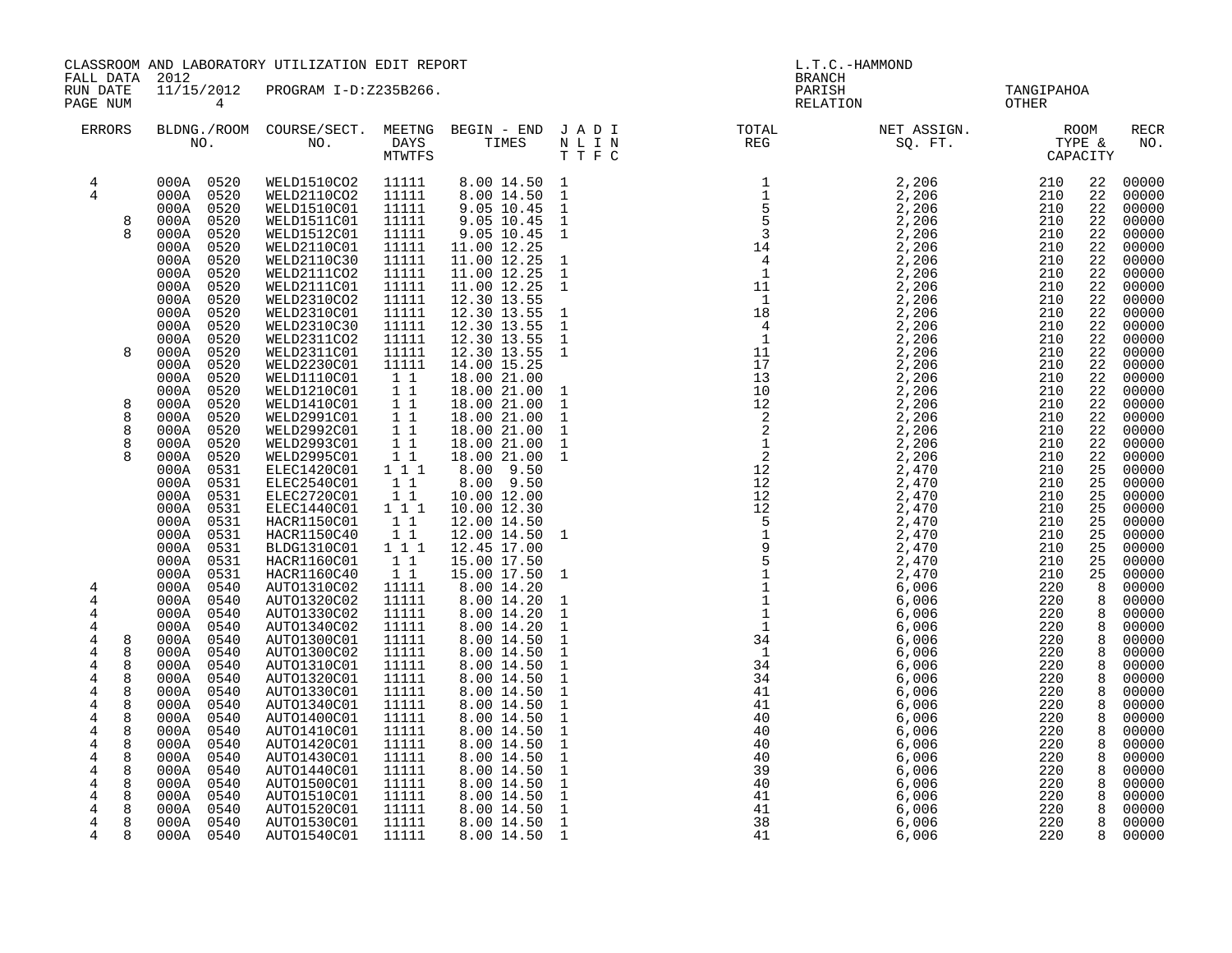## E R R O R P A G E L.T.C. – HAMMOND

- ERROR 1 CLASS AND LABORATORY UTILIZATION FILE DOES NOT MATCH WITH BLDGS AND ROOMS FILE. THE ROOM, BUILDING, AND CLASS FILES MUST ALL MATCH. IF THE ROOM NUMBER ON THE UTILIZATION IS CORRECT, THE ROOM SHOULD TO BE ADDED TO THE ROOM FILE.
- ERROR 2 THERE SHOULD BE AT LEAST ONE ENTRY IN THE DAYS-OF-WEEK-COURSE-MEETS FIELD.
- ERROR 3 BEGIN-END-TIME FIELDS MUST BE BETWEEN 06.00 AND 23.00
- ERROR 4 WARNING CLASS TIME EXCEEDS 5 HOURS. 35

- ERROR 5 ROOM TYPE INVALID FOR TEACHING CLASS, CLASSES CANNOT BE SCHEDULED IN ROOMS DESIGNATED AS CIRCULATION, CUSTODIAL OR MECHANICAL.
- ERROR 7 THE TOTAL REGISTRANTS FIELD MUST NOT BE BLANK OR ZEROS
- ERROR 8 WARNING EXCEEDS THE CAPACITY OF THE ROOM BY 50% (IF THIS IS A JOINT CLASS ITS REGISTRANTS ARE INCLUDED). 36 PLEASE CHECK THE CAPACITY OF THE ROOM AS IT APPEARS ON THE ROOM FILE.
- ERROR 9 UNLESS THERE IS A JOINT CLASS, ALTERNATE WEEKS OR INCONSISTENT MEETING TIMES, THERE SHOULD BE NO DUPLICATES.

| TOTAL ERRORS (INCLUDING WARNINGS)                                  |     |
|--------------------------------------------------------------------|-----|
| TOTAL NUMBER OF RECORDS READ                                       | 204 |
| TOTAL NUMBER OF RECORDS ACCEPTED FOR SPACE UTILIZATION COMPUTATION | 204 |
| NUMBER OF JOINT-CLASS RECORDS                                      | 97  |
| NUMBER OF ALTERATE WEEKS RECORDS                                   |     |
| NUMBER OF DIFFERENT TIMES RECORDS                                  |     |

NUMBER OF INCONSISTENT RECORDS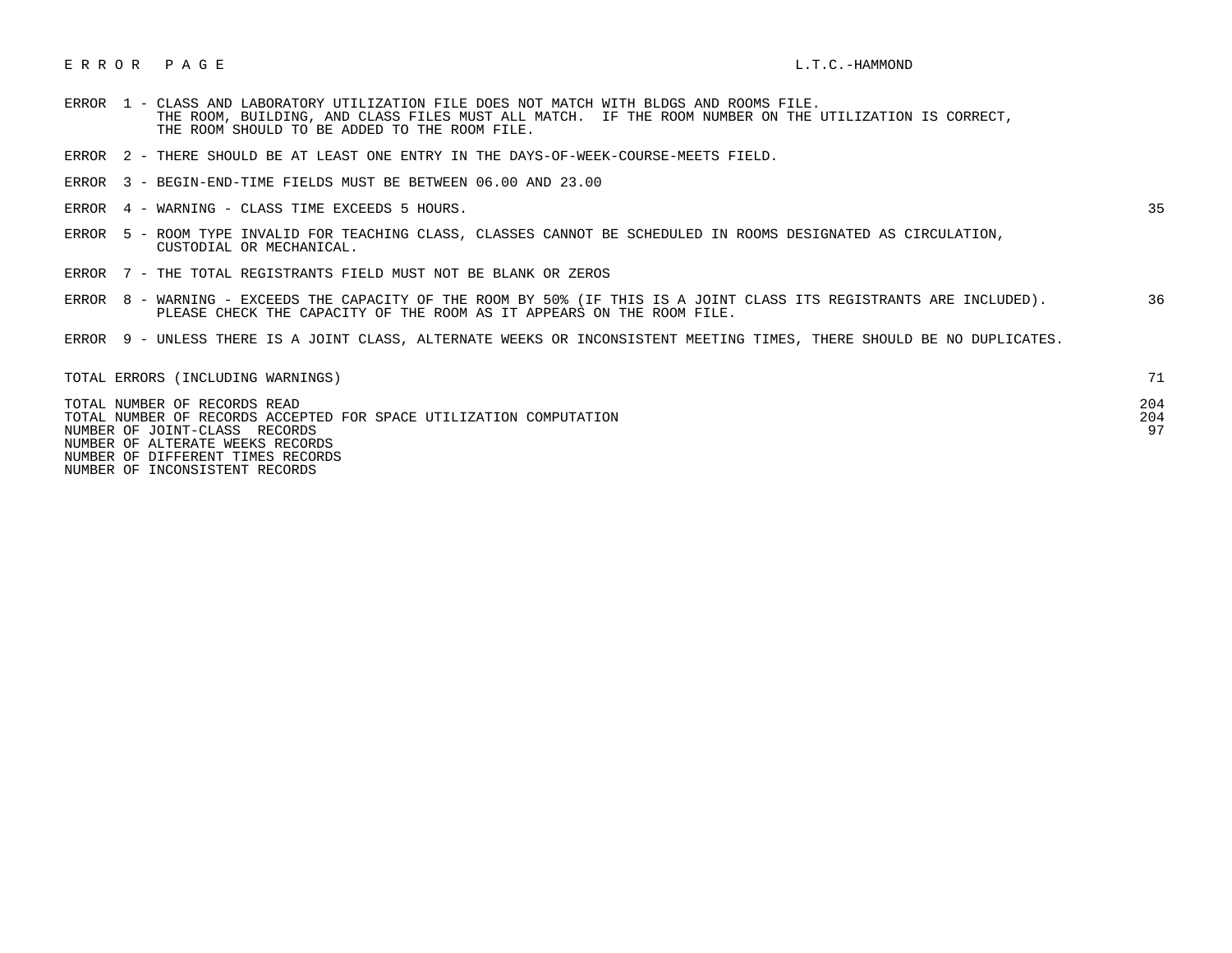|                                                                                      | DAY USE         | NIGHT USE       | TOTAL           |
|--------------------------------------------------------------------------------------|-----------------|-----------------|-----------------|
|                                                                                      | $(0600 - 1700)$ | $(1700 - 2300)$ | $(0600 - 2300)$ |
| *CLASSROOM FACILITIES                                                                |                 |                 |                 |
| TOTAL NUMBER OF ROOMS                                                                |                 |                 | 4               |
| TOTAL NUMBER OF STATIONS (CAPACITY)                                                  |                 |                 | 76              |
| WEEKLY STUDENT CONTACT HOURS                                                         | 386             | 6               | 392             |
| WEEKLY TOTAL OF ROOMS AVAILABLE - COUNTED IN HALF HOUR INCREMENTS                    | 360             | 200             | 560             |
| WEEKLY TOTAL OF ROOMS IN USE - COUNTED IN HALF HOUR INCREMENTS                       | 97              | 12              | 109             |
| WEEKLY TOTAL OF STUDENT STATIONS AVAILABLE - COUNTED IN HALF HOUR INCREMENTS         | 6840            | 3800            | 10640           |
| WEEKLY TOTAL OF STATIONS AVAILABLE IN ROOMS IN USE - COUNTED IN HALF HOUR INCREMENTS | 1988            | 252             | 2240            |
| WEEKLY TOTAL OF STATIONS IN USE - COUNTED IN HALF HOUR INCREMENTS                    | 772             | 12              | 784             |
| PERCENT OF ROOMS IN USE TO ROOMS AVAILABLE                                           | 26.9            | 6.0             | 19.5            |
| PERCENT OF STATIONS IN USE TO STATIONS AVAILABLE                                     | 11.3            | $\cdot$ 3       | 7.4             |
| PERCENT OF STATIONS IN USE TO STATIONS AVAILABLE IN OCCUPIED ROOMS                   | 38.8            | 4.8             | 35.0            |
|                                                                                      |                 |                 |                 |
|                                                                                      | DAY USE         | NIGHT USE       | TOTAL           |
|                                                                                      | $(0600 - 1700)$ | $(1700 - 2300)$ | $(0600 - 2300)$ |
| <b>CLASSROOM</b>                                                                     |                 |                 |                 |
| TOTAL NUMBER OF ROOMS                                                                |                 |                 | 4               |
| TOTAL NUMBER OF STATIONS (CAPACITY)                                                  |                 |                 | 76              |
| WEEKLY STUDENT CONTACT HOURS                                                         | 386             | 6               | 392             |
| WEEKLY TOTAL OF ROOMS AVAILABLE - COUNTED IN HALF HOUR INCREMENTS                    | 360             | 200             | 560             |
| WEEKLY TOTAL OF ROOMS IN USE - COUNTED IN HALF HOUR INCREMENTS                       | 97              | 12              | 109             |
| WEEKLY TOTAL OF STUDENT STATIONS AVAILABLE - COUNTED IN HALF HOUR INCREMENTS         | 6840            | 3800            | 10640           |
| WEEKLY TOTAL OF STATIONS AVAILABLE IN ROOMS IN USE - COUNTED IN HALF HOUR INCREMENTS | 1988            | 252             | 2240            |
| WEEKLY TOTAL OF STATIONS IN USE - COUNTED IN HALF HOUR INCREMENTS                    | 772             | 12              | 784             |
| PERCENT OF ROOMS IN USE TO ROOMS AVAILABLE                                           | 26.9            | 6.0             | 19.5            |
| PERCENT OF STATIONS IN USE TO STATIONS AVAILABLE                                     | 11.3            | . 3             | 7.4             |
| PERCENT OF STATIONS IN USE TO STATIONS AVAILABLE IN OCCUPIED ROOMS                   | 38.8            | 4.8             | 35.0            |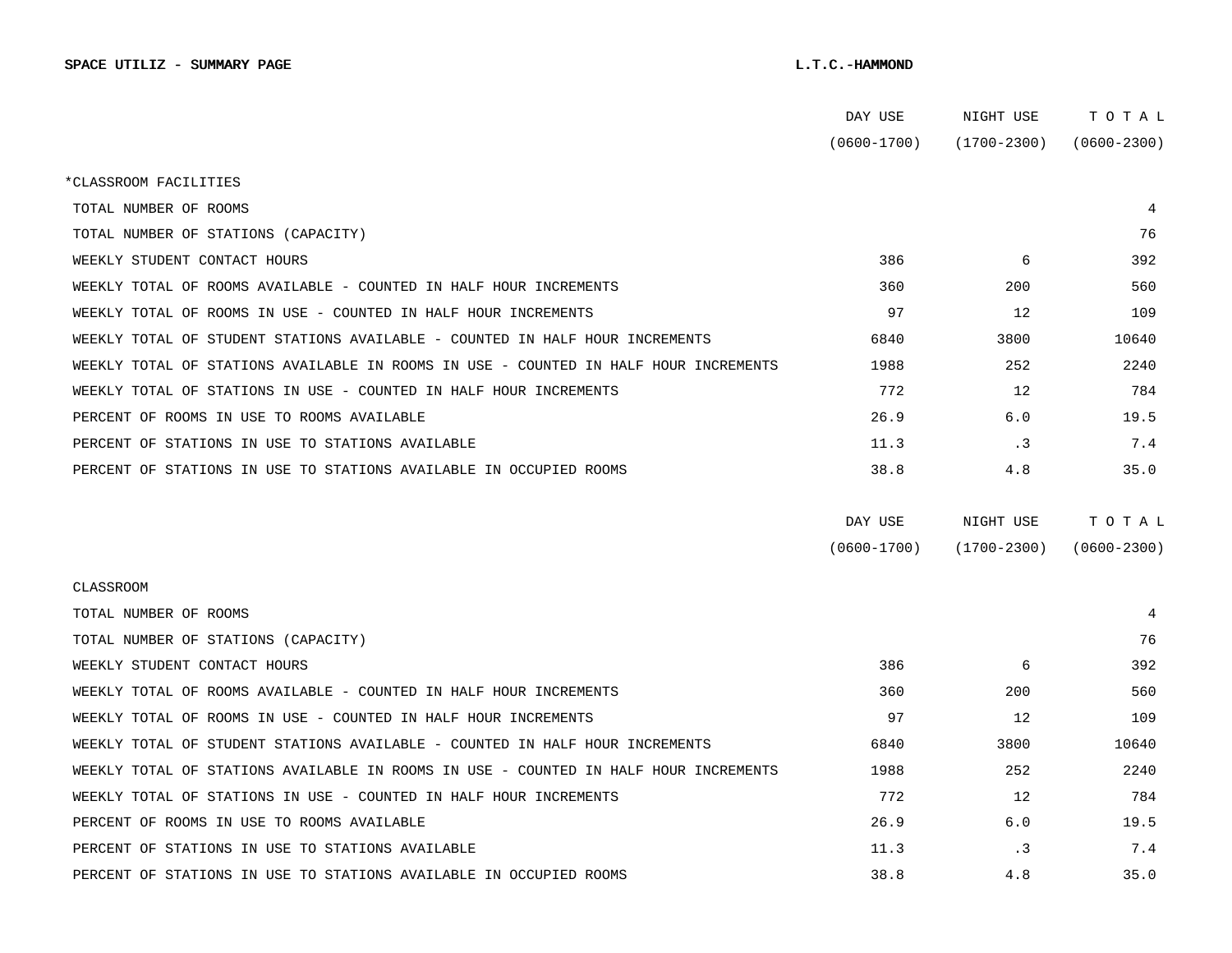|                                                                                      | DAY USE         | NIGHT USE       | TOTAL           |
|--------------------------------------------------------------------------------------|-----------------|-----------------|-----------------|
|                                                                                      | $(0600 - 1700)$ | $(1700 - 2300)$ | $(0600 - 2300)$ |
| *LABORATORY FACILITIES                                                               |                 |                 |                 |
| TOTAL NUMBER OF ROOMS                                                                |                 |                 | 16              |
| TOTAL NUMBER OF STATIONS (CAPACITY)                                                  |                 |                 | 446             |
| WEEKLY STUDENT CONTACT HOURS                                                         | 27727           | 1008            | 28735           |
| WEEKLY TOTAL OF ROOMS AVAILABLE - COUNTED IN HALF HOUR INCREMENTS                    | 1440            | 800             | 2240            |
| WEEKLY TOTAL OF ROOMS IN USE - COUNTED IN HALF HOUR INCREMENTS                       | 1116            | 156             | 1272            |
| WEEKLY TOTAL OF STUDENT STATIONS AVAILABLE - COUNTED IN HALF HOUR INCREMENTS         | 40140           | 22300           | 62440           |
| WEEKLY TOTAL OF STATIONS AVAILABLE IN ROOMS IN USE - COUNTED IN HALF HOUR INCREMENTS | 35066           | 4116            | 39182           |
| WEEKLY TOTAL OF STATIONS IN USE - COUNTED IN HALF HOUR INCREMENTS                    | 55455           | 2016            | 57471           |
| PERCENT OF ROOMS IN USE TO ROOMS AVAILABLE                                           | 77.5            | 19.5            | 56.8            |
| PERCENT OF STATIONS IN USE TO STATIONS AVAILABLE                                     | 138.2           | 9.0             | 92.0            |
| PERCENT OF STATIONS IN USE TO STATIONS AVAILABLE IN OCCUPIED ROOMS                   | 158.1           | 49.0            | 146.7           |
|                                                                                      |                 |                 |                 |

| DAY USE         | NIGHT USE       | тотаь           |
|-----------------|-----------------|-----------------|
| $(0600 - 1700)$ | $(1700 - 2300)$ | $(0600 - 2300)$ |

| CLASS LABORATORY                                                                     |       |       |       |
|--------------------------------------------------------------------------------------|-------|-------|-------|
| TOTAL NUMBER OF ROOMS                                                                |       |       | 14    |
| TOTAL NUMBER OF STATIONS (CAPACITY)                                                  |       |       | 411   |
| WEEKLY STUDENT CONTACT HOURS                                                         | 7122  | 906   | 8028  |
| WEEKLY TOTAL OF ROOMS AVAILABLE - COUNTED IN HALF HOUR INCREMENTS                    | 1260  | 700   | 1960  |
| WEEKLY TOTAL OF ROOMS IN USE - COUNTED IN HALF HOUR INCREMENTS                       | 986   | 144   | 1130  |
| WEEKLY TOTAL OF STUDENT STATIONS AVAILABLE - COUNTED IN HALF HOUR INCREMENTS         | 36990 | 20550 | 57540 |
| WEEKLY TOTAL OF STATIONS AVAILABLE IN ROOMS IN USE - COUNTED IN HALF HOUR INCREMENTS | 34026 | 3792  | 37818 |
| WEEKLY TOTAL OF STATIONS IN USE - COUNTED IN HALF HOUR INCREMENTS                    | 14245 | 1812  | 16057 |
| PERCENT OF ROOMS IN USE TO ROOMS AVAILABLE                                           | 78.3  | 20.6  | 57.7  |
| PERCENT OF STATIONS IN USE TO STATIONS AVAILABLE                                     | 38.5  | 8.8   | 27.9  |
| PERCENT OF STATIONS IN USE TO STATIONS AVAILABLE IN OCCUPIED ROOMS                   | 41.9  | 47.8  | 42.5  |